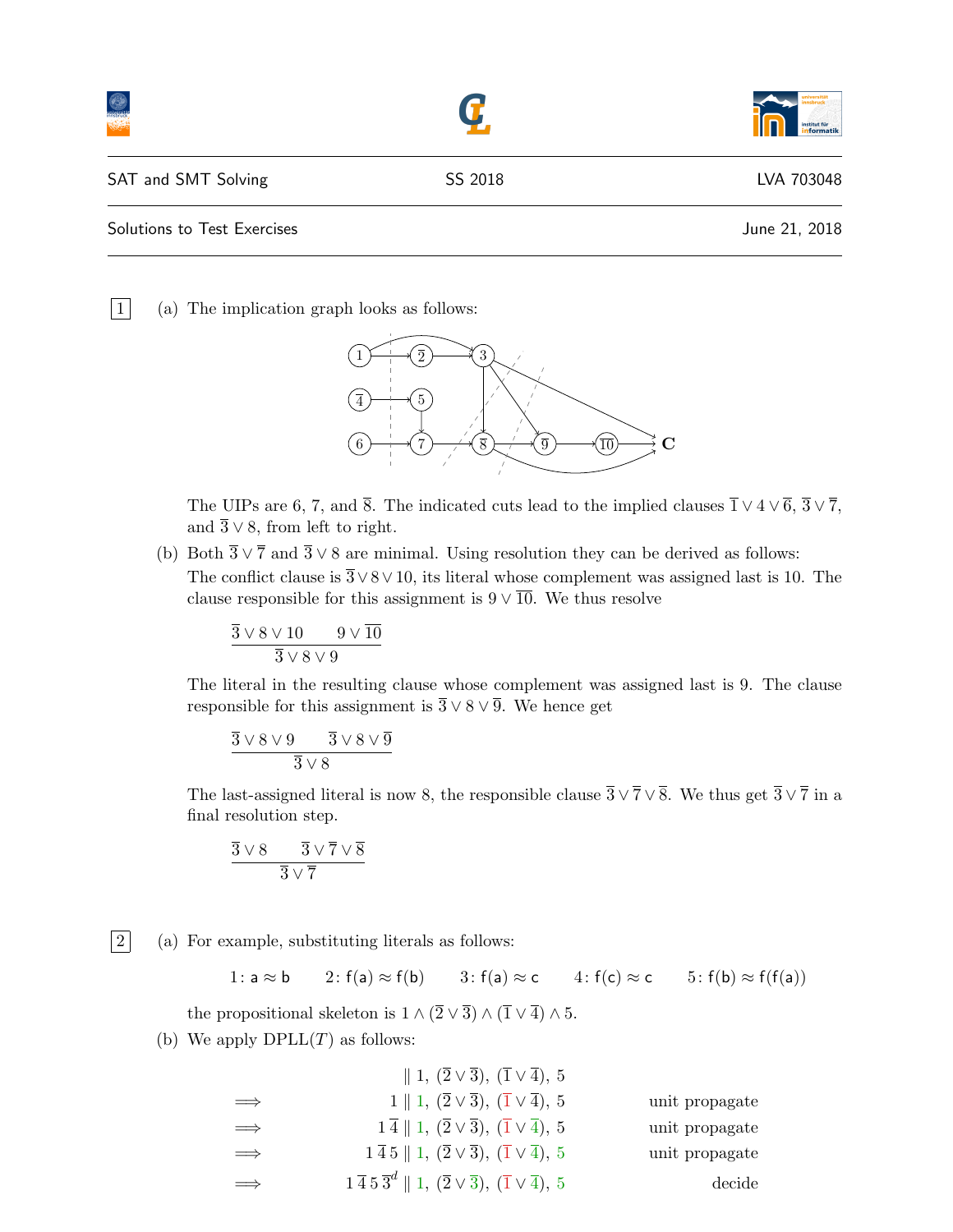At this point the SAT solver claims satisfiability with model  $1\overline{4}5\overline{3}$ , corresponding to

$$
a \approx b \wedge f(a) \not\approx c \wedge f(c) \not\approx c \wedge f(b) \approx f(f(a))
$$

We apply congruence closure to check that the model is  $T$ -consistent. This is the case if the positive literals  $P = \{a \approx b, f(b) \approx f(f(a))\}$  do not imply one of the literals  $N = \{f(c) \approx c, f(a) \approx c\}$  occurring negatively in the model. We start by putting all subterms into different sets:

$$
1\colon\{\mathsf{a}\} \qquad 2\colon\{\mathsf{b}\} \qquad 3\colon\{\mathsf{c}\} \qquad 4\colon\{\mathsf{f}(\mathsf{a})\} \qquad 5\colon\{\mathsf{f}(\mathsf{b})\} \qquad 6\colon\{\mathsf{f}(\mathsf{c})\} \qquad 7\colon\{\mathsf{f}(\mathsf{f}(\mathsf{a}))\}
$$

Merging sets according to equations in P yields

1: {a, b} 3: {c} 4: {f(a)} 5: {f(b), f(f(a))} 6: {f(c)}

Since  $a \approx b$  implies  $f(a) \approx f(b)$  the sets 4 and 5 must be merged:

1: {a, b} 3: {c} 4: {f(a), f(b), f(f(a))} 6: {f(c)}

No more merge steps are posible. As neither  $f(c)$  and c, nor  $f(a)$  and c are in the same set the model is consistent. Hence the given formula  $\varphi$  is satisfiable.

3 We start by putting all subterms into different sets:

1: {a} 2: {b} 3: {c} 4: {f(a)} 5: {f(b)} 6: {f(c)} 7: {f(f(a))} 8: {g(a, b)} 9: {g(a, c)} 10: {g(f(f(a)), b)} 11: {g(c, a)} 12: {f(g(a, c))}

Next term sets are merged according to the equations in  $E$ :

1: {a, f(a)} 2: {b, g(a, b)} 3: {c, g(c, a)} 5: {f(b), f(f(a))} 6: {f(c), g(a, c)} 10:  $\{g(f(f(a)), b)\}$  12:  $\{f(g(a, c))\}$ 

Sets 1 and 5 are merged because  $a \approx f(a)$  implies  $f(a) \approx f(f(a))$ :

1: {a, f(a), f(b), f(f(a))} 2: {b, g(a, b)} 3: {c, g(c, a)} 6: {f(c), g(a, c)} 10: {g(f(f(a)), b)} 12: {f(g(a, c))}

Sets 2 and 10 are merged because  $f(f(a)) \approx a$  implies  $g(a, b) \approx g(f(f(a)), b)$ :

1: {a, f(a), f(b), f(f(a))} 2: {b, g(a, b), g(f(f(a)), b)} 3: {c, g(c, a)} 6: {f(c), g(a, c)} 12:  $\{f(g(a, c))\}$ 

No more merge operations are possible. So we can conclude that

(a)  $E \models g(f(f(a)), b) \approx b$  holds because the two terms are both in set 2.

(b)  $E \models f(c) \approx f(g(a, c))$  does not hold because the two terms end up in different sets.

 $|4|$  (a) The only variable violating its (upper) bound is  $s_1$ , so we want to decrease its value. Because the coefficients for  $(s_1, s_2)$  and  $(s_1, s_3)$  are positive, this implies that the value for one of  $s_3$  or  $s_2$  will to be decreased as well. But since neither of  $s_3$  and  $s_2$  have a lower bound, both are suitable.

> According to Bland's rule the lexicographically smallest suitable variable pair should be chosen. Here this would be  $(s_1, s_3)$ .